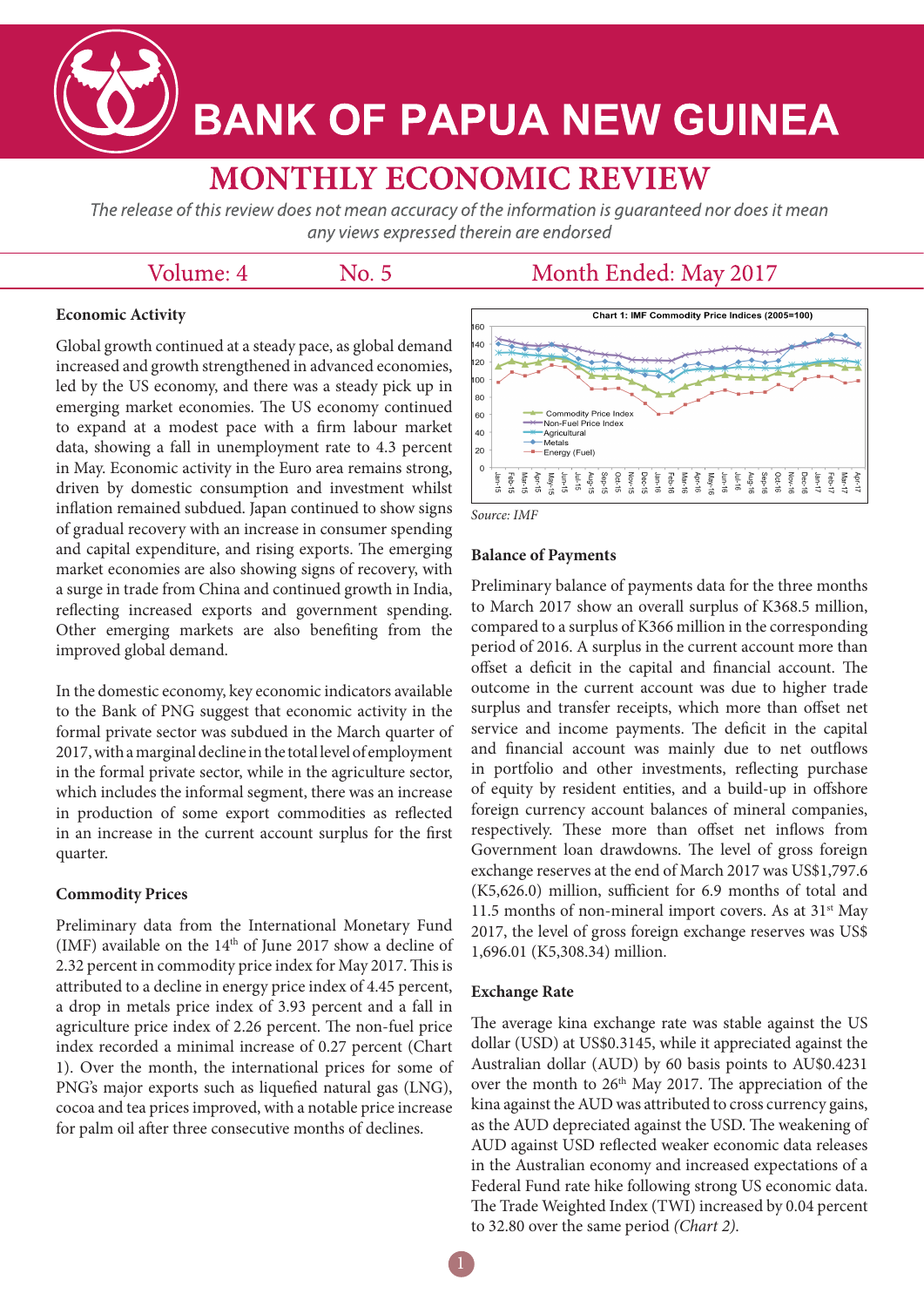

#### **Inflation**

Annual headline Consumer Price Index (CPI) increased by 6.0 perecent in the March quarter 2017, compared to 6.6 percent in December 2016. All expenditure groups contributed to the increase, except for the "Communication", "Education" and the "Miscellaneous" expenditure groups. "Alcoholic beverages, tobacco and betelnut" expenditure group recorded the highest price increase of 24.1 percent reflecting a significant increase in betelnut prices, which increased by 42.3 percent. The "Housing" and "Food & non-alcoholic beverages" expenditure groups recorded increases of 8.0 percent and 3.5 percent, respectively. The underlying measures of inflation; the exclusion-based and trimmed mean, increased by 1.8 percent and 1.6 percent, respectively, both lower than the outcomes in the December quarter of 2016.

Annual headline Retail Price Index (RPI) for April 2017 increased by 2.5 percent, compared to an increase of 4.3 percent for the twelve months to March 2017. This was due to increases of 14.4 percent in the 'motor vehicle operation (petrol only)' sub-group, 3.5 percent in the 'Food' expenditure group and 2.6 percent in the 'Rents, council charges fuel/ power' expenditure group. Annual RPI ex-seasonal and annual RPI ex-seasonal and fuel measures increased by 3.9 percent and 3.4 percent, respectively, over the twelve months to April 2017 *(Chart 3)*.



#### **Fiscal Operations**

For the first three months to March 2017, the National Government's fiscal operations show a preliminary deficit of K39.9 million, with a total revenue of K2,029.6 million and a total expenditure of K2,069.5 million. Expenditure increased by 21.6 percent, compared to the corresponding period of 2016. This was largely driven by higher recurrent expenditure of 74.6 percent, mainly by provincial governments, reflecting increases in personnel emoluments and goods and services expenditure. Development expenditure was K311.9 million, a 17.1 percent decline

from the corresponding period in 2016.

#### **Domestic Interest Rates & Monetary Aggregates**

Over the month to 26<sup>th</sup> May 2017, the Central Bank Bill (CBB) rates for 28-day term remained at 1.22 percent, while the 63-day term was offered once during the second week of May at 2.33 percent. There were no allocations at the auction for the other terms. The 182-day rate Treasury bill rate remained at 4.73 percent, while the newly introduced 273-day bill was auctioned in May at 6.64 percent. The 364-day term rate increased to 7.88 percent from 7.82 percent. There were no allocations in the auctions for the other (shorter) terms. Over the same period, the weighted average interest rates on wholesale deposits above K500,000 generally decreased. The weighted average rate for the 30 day term remained at 0.05 percent, while the 60-day, 90 day and 180-day deposits decreased to 0.16 percent, 0.43 percent and 0.85 percent, from 0.23 percent, 0.58 percent and 1.11 percent, respectively *(Chart 4)*.



Broad money supply increased by 10.0 percent over the year to April 2017, compared to an increase of 6.7 percent in the corresponding period of 2016. This was due to increases in net claims on Government and credit to public nonfinancial corporations and private sector. Monetary base increased by 4.6 percent in April 2017, compared to an increase of 7.8 percent in the corresponding period of 2016. This was mainly due to significant retirement of CBBs by the Central Bank in December 2016, resulting in increased deposits of the commercial banks at the Central Bank.

Commercial bank lending to the public non-financial corporations, other financial corporations and other resident sectors decreased by K425.5 million to K12,420.6 million between December 2016 and 26<sup>th</sup> May 2017. Over the year to  $26<sup>th</sup>$  May 2017, the weekly average lending by banks increased by 9.9 percent to K12,563.5 million. This mainly reflected advances to the retail, agriculture, finance, manufacturing, petroleum, mining, construction, fisheries, State Owned Enterprises (SOEs), transport and services sectors. The commercial bank deposits decreased by K454.3 million to K21,048.0 million between December 2016 and 26<sup>th</sup> May 2017, reflecting withdrawals by the manufacturing, petroleum, finance, retail, mining, agriculture and services sectors. Over the year to 26<sup>th</sup> May 2017, the weekly average deposits increased by 9.5 percent to K21,816.0 million.

#### **Monetary Policy**

The Bank maintained its policy signalling rate, Kina Facility Rate (KFR) at 6.25 percent for the month of May 2017.